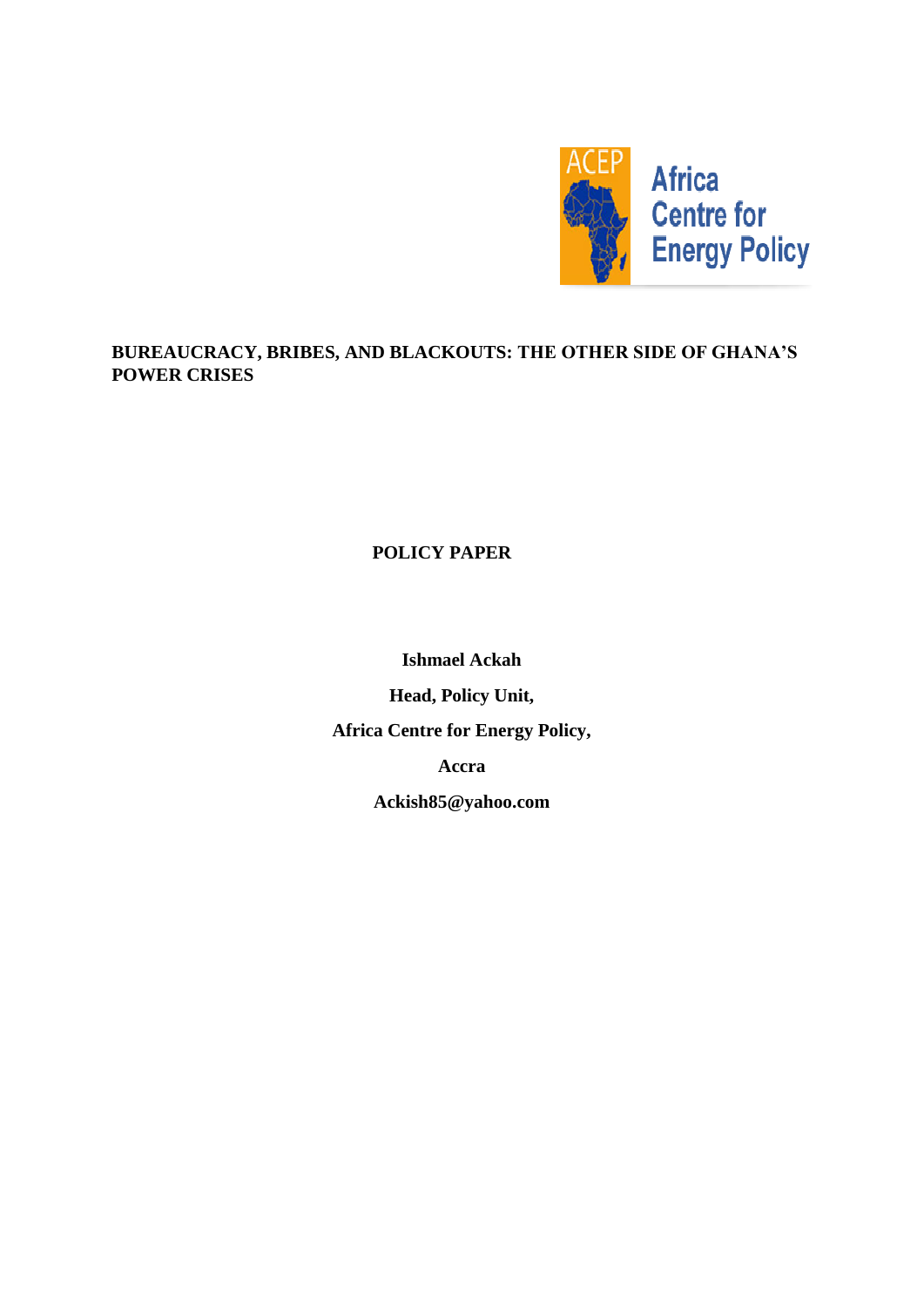### **Abstract**

Ghana's power crises has affected businesses, individuals and institutions. Generally, it has been blamed on geographical factors (low water level in the dam), lack of funds to buy light crude oil and unavailability of natural gas. This working paper seeks to examine the impact of lack of transparency especially in procuring thermal plants, attitude of utility staff with regards to bills collection and an inefficient regulator may all have contributed to this crises.

Key words:

Electricity, Ghana, Power Crises, Transparency

## **1.1 Introduction**

Over the past four years, Ghana has been experiencing the worst load-shedding in the past 60 years. This crises has been attributed to low level of water in the dams, unreliable natural gas supply from the West Africa Gas Pipeline, high technical and commercial losses, financially distressed off-taker and government's unwillingness to pay for power it consumes. Coincidentally, this challenge was started when Ghana started oil production. The question then is, Is oil and gas production a cause or a potential solution to the intermittent power supply? Natural Gas can be a major driver in ending the intermittent power supply due to its environmentally friendliness, the fact that Ghana has huge gas reserve at Jubilee and Sankofa and the easiness with which natural gas can be burnt to produce electricity. *Unfortunately, the issues of transparency, institutional inefficiencies and corruption have been missing from both policy and public discussions.*

The World Bank Enterprise Survey (2014) interviewed 720 firms in Ghana and identified reliable supply of electricity as the number two obstacle facing businesses. In a related study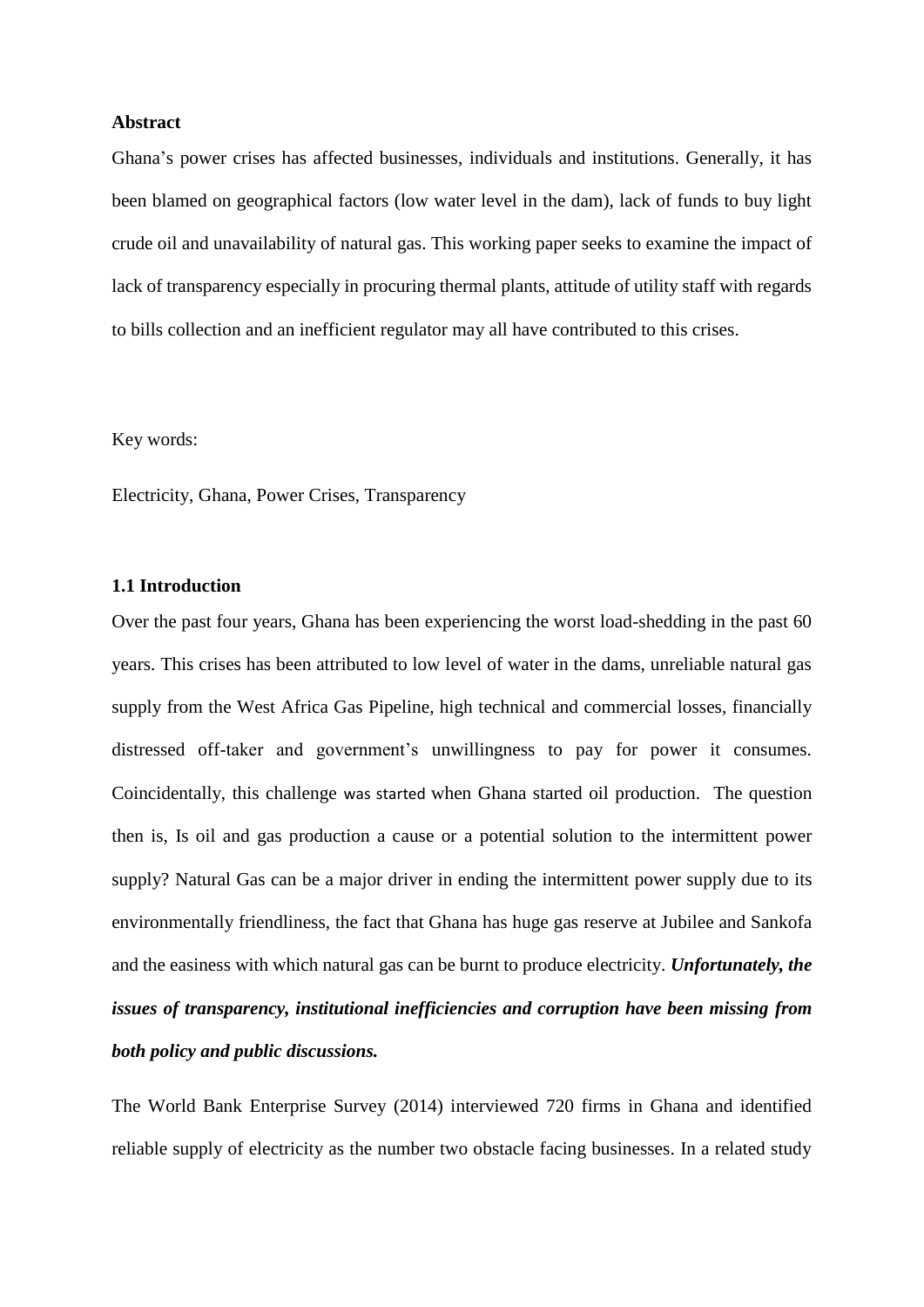by the Institute of Statistical, Social and Economic Research (ISSER) in 2015, the intermittent power supply lowers annual sales of a business by 37-48 per cent making the country lose production worth \$2.2 million per day or \$57.2 million per month and \$686.4 million annually. The intermittent power supply has also led to loss of jobs, increased cost of production, psychological and social trauma and increased in crime. For instance, it has been reported that Oil Marketing Companies (OMCs) spend GH  $\mathcal{C}100$  every month on fuel to power generators. Further, the World Bank estimates that SMEs spend an average of \$64 million every month on fuel for their generators.



Source: World Bank, 2014

# **2.0 Public Utility Companies**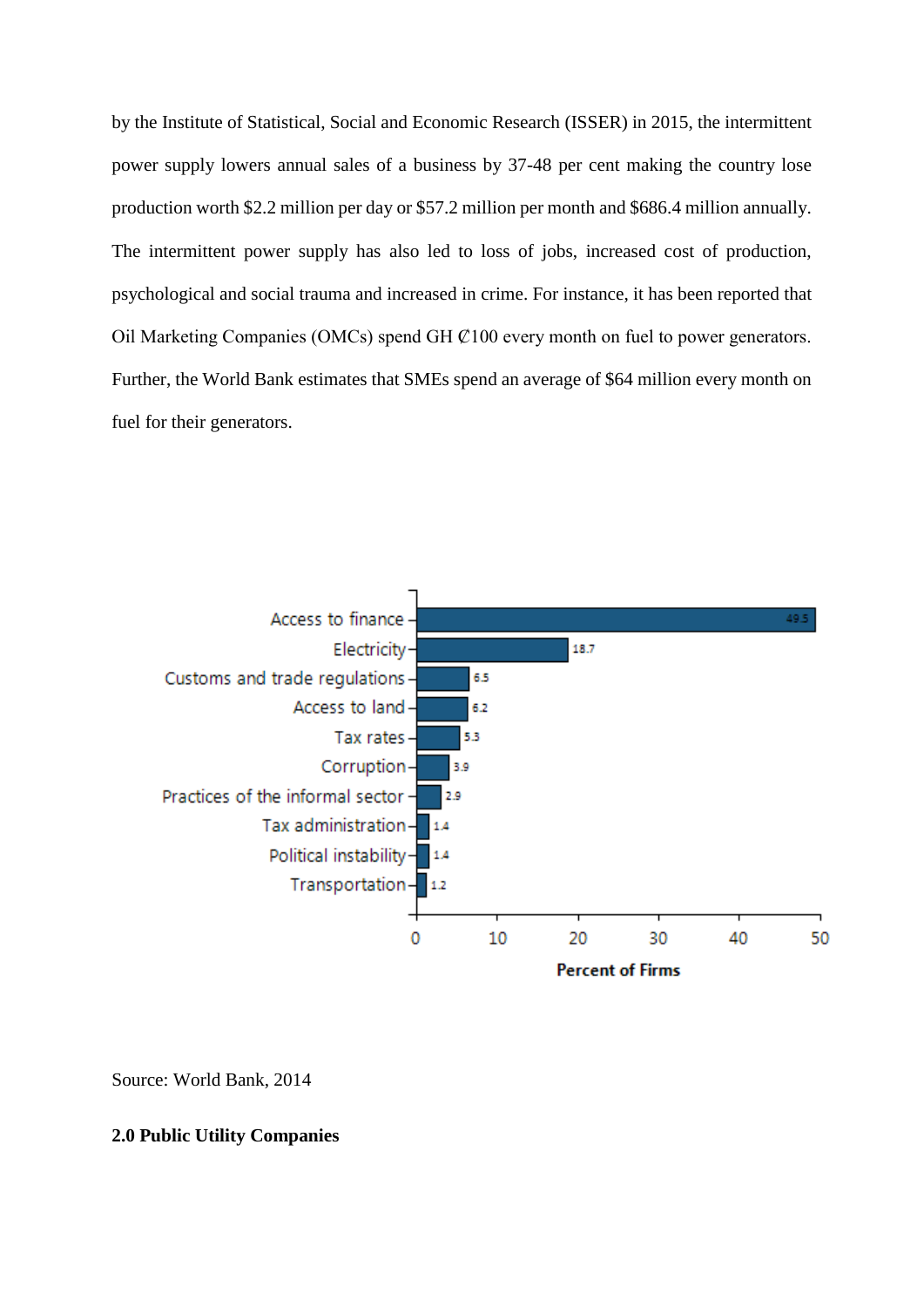Inefficiencies of public utility companies is a major challenge that has contributed to the current power crises and create rooms for rent-seeking for three reasons. According to the 'Doing Business Report' of the World Bank, Ghana ranks 71 out of 189 countries in terms of getting electricity. However, it takes an average of 77 days to get electricity connection or metre installation after initial application. This gives room for 'connection men' to exploit consumers to FastTrack their electricity connection. Further, it costs about \$1,778 to get electricity connection in Ghana as compared to the OECD average of \$73.2. This huge amount encourages illegal connection and contributes to the high commercial losses. In addition, non-responses to reported faulty metres is a major issue in Ghana. Whilst some employees of ECG will volunteer to clear customer's debt on the post-paid metres for a percentage of the debt, others will not follow-up customers' complaints on faulty metres. Finally, there seems to be no stiffer punishment for workers who engage in fraudulent practices. Most of these fraudulent workers are either suspended, transferred or in some rare cases, prosecuted. These factors have led to high technical and commercial losses. For instance, the electricity company of Ghana (ECG) recorded a system loss of 27% in 2012 (World Bank, 2013). When there is little power to be shared in times of crises, high technical and commercial losses become unpardonable. It was not surprising when ECG declared a loss of \$41.5 million in 2012 and \$60 million loss in 2013 (ECG, 2013). These losses rob ECG the ability to pay the power generators, who also default in paying for gas and oil and eventually lead fuel shortage.

The inefficiency problem does not end at the distribution side alone. At the generation side, there are issues with procurement. How old are the thermal plants we use in power generation? Do we identify generational gap and then advertise for companies to bid to sell their plants or we do sole sourcing? Almost now and then, most of the plants are down to one operational fault or the other. In 2012, the Volta River Authority (VRA) reported a loss of \$28 million. This increased to \$39 million in 2013 (VRA, 2013). Apart from not being profitable, excessive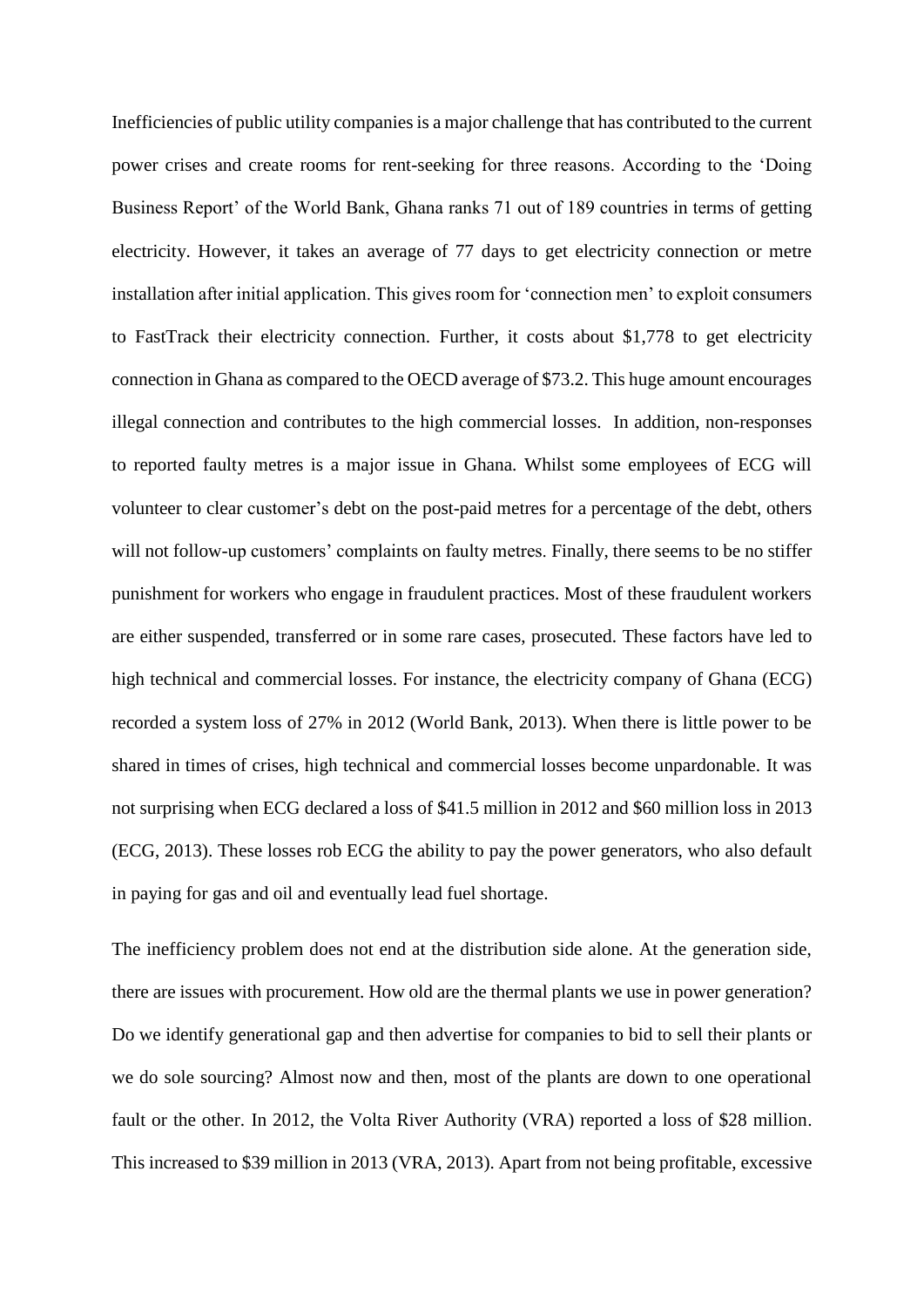losses and inability to pay for gas and light crude oil by have the tendency of classified a high risk client.

At the regulatory side, the Public Utility Regulatory Commission seems to lack proper 'punishments' for utility companies that defaults. Again, excessive government interference has transformed an independent entity into 'a government agency'. Recently, a proposed increment of about 51% was differed. However, this will find its way to consumer charges in the near future. Instead of differed payment, can the PURC fine defaulted utility companies? With regards to transmission, how often are maintenance carried? Recently, the Ghana Grid Company announced a year-long maintenance. Can Gridco provide detailed timeliness and explain how these maintenance will affect electricity supply to consumers?

Again, whilst it looks simple on paper, acquiring a licence to produce power in Ghana is not an easy task. I met an investor who has spent the last 5 years in Ghana trying to secure permit for waste to power facility. Excessive bureaucracy is a gateway to rent-seeking and deters investors from investing into the sector.

# **3. Government's Actions**

These notwithstanding, the government has taking several steps to end the power crises. There are two main short-comings of these steps. First, most of these measures are not coordinated and short-term in nature. For instance, the government announced plans of adding 2300 MW to existing grid in the revised budget statement announced in July, 2015. Out of this, 1800 MW were to be obtained from emergency power barges. The challenge is that, power generated from emergency barges are that they are relatively expensive. In addition to this, there are many conditions the government is supposed to meet including capacity charges and escrow accounts, which may put the country in a difficult financial situation especially when then is enough power from the grid. Finally, the agreements, which should have been 2 years or less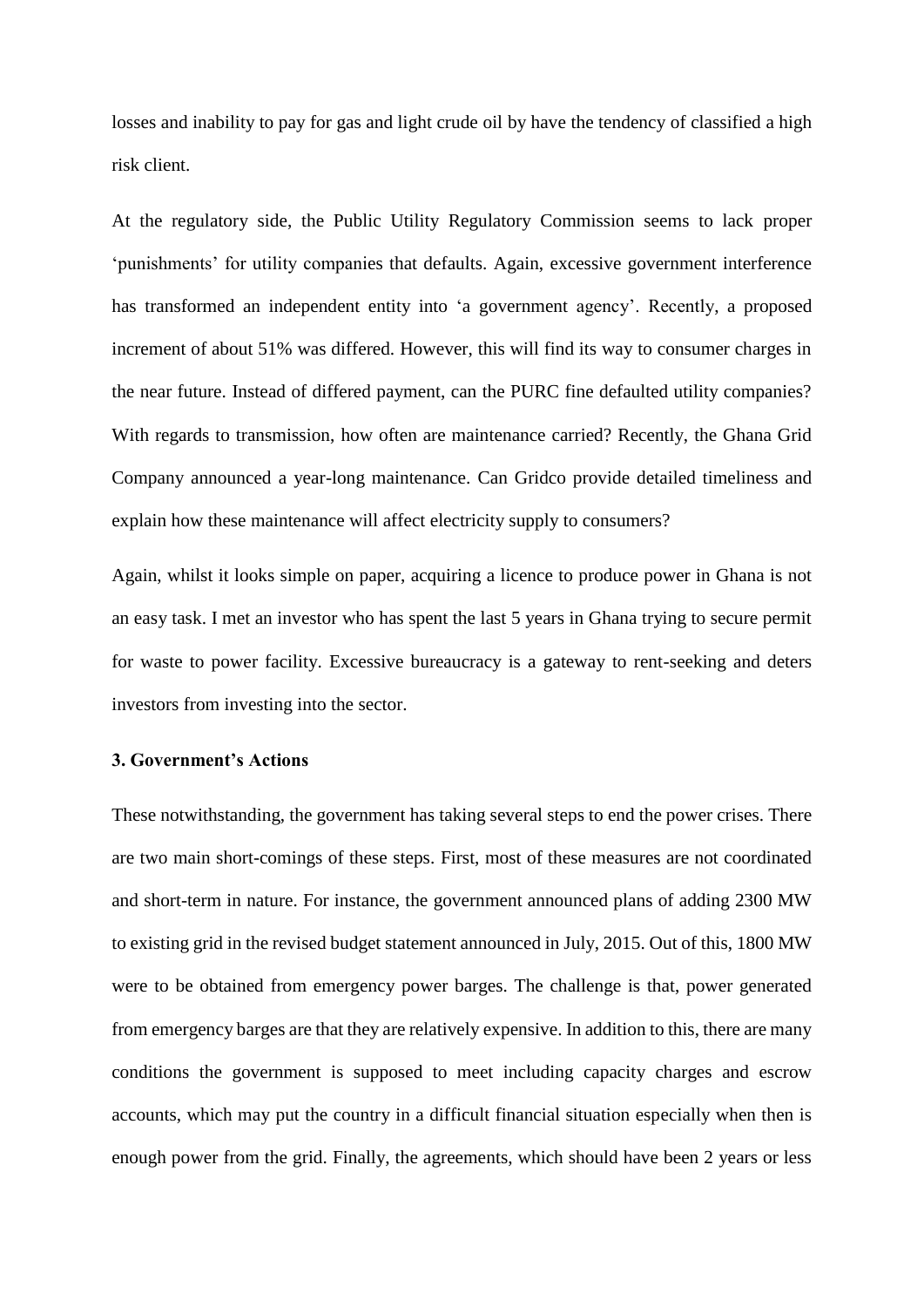are long term in nature, some as long as 10 years. This questions the motive of policy makers especially so far as value for money is concerned. The second issue with government measures to end the power crises has been 'missed deadlines'. There have been many missed deadlines that those who follow the power sector have lost counts whilst those who care have lost confidence in such promises. It seems that what the government provides are **'quantifiable promises with megawatts attached to them'**.

#### **4. The Way Forward**

There should be systematic and coordinated steps which provide lasting solution to the power crises. First, the government must take immediate steps to clear all indebtedness to ECG for them to pay VRA, Asogli, Gridco and all the companies they owe. In order to prevent government debt from piling up after this payment, steps should be taken to invest in biomass or methane gas dependent power generation facility for all public secondary schools and universities, to take them from the grid. Further, commercial-oriented government agencies should be made to pay for the power they consume.

Second, the process for procuring thermal plants should be looked at again. The existing plants keep breaking down or decaying over short period of use. Almost all the time, when plant is up, another is down. Apart from its inefficiency, sole sourcing has been identified as a fertile ground for bribery and rent-seeking. There should be a competitive bidding framework with clear incentives to attract good investment into the power sector.

Third, there should be stiffer punishment (not transfer) for management and staff of the public utility companies who engage in corrupt practices such as stealing metres, tampering with metres and conniving with customers to pay minimum charges for debt they owe.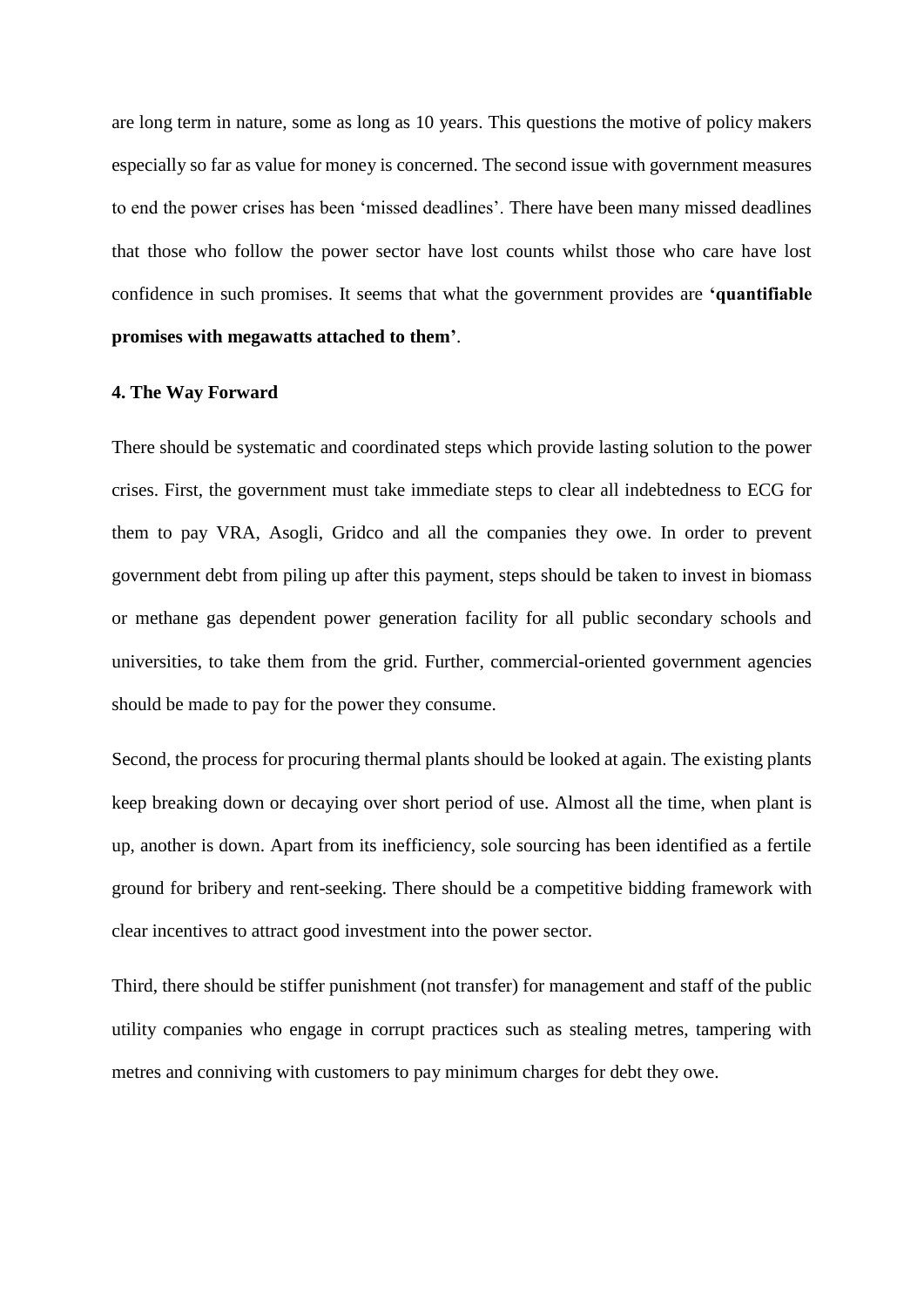Fourth, customer service of ECG should not be reduced to slogans and mission statements. There should be responsive reactions to customer complaints especially when the customer is reporting under-estimation of electricity bills due to faulty metres.

Fifth, the government should minimise quest for emergency power barges to 500-700MW and rather focus on long term sustainable solution. This may include the development of regasification facility for importation of LNG, a look at waste to energy and other viable sources of renewable energy. We should also consider off-grid generational facilities for rural and island communities and solar for the various irrigation facilities.

Sixth, whereas the government needs to be applauded for taking a bold step to a get a concession agreement (this is not the same as privatisation) for ECG, it needs to minimise its interference in the operations of the company, during and after the agreement. There should be plans for good management after the concession has ended so that ECG does not return to the era before the concession. As a first step, appointments to the board and management should be based on merit and technical expertise and not political patronage.

Finally, the process of getting a licence to produce power in Ghana is cumbersome and long. If we are going to attract investors, there should straight forward, short but value-laden process that helps to get good investments into the power sector.

In a nutshell, the time and process it takes to register a power producing company can lead to rent seeking and short be streamlined to promote investments, government should focus on long term and sustainable solution and minimise the deadlines, let us widen the generational mix and take steps to reduce political interference and commercial losses.

### References